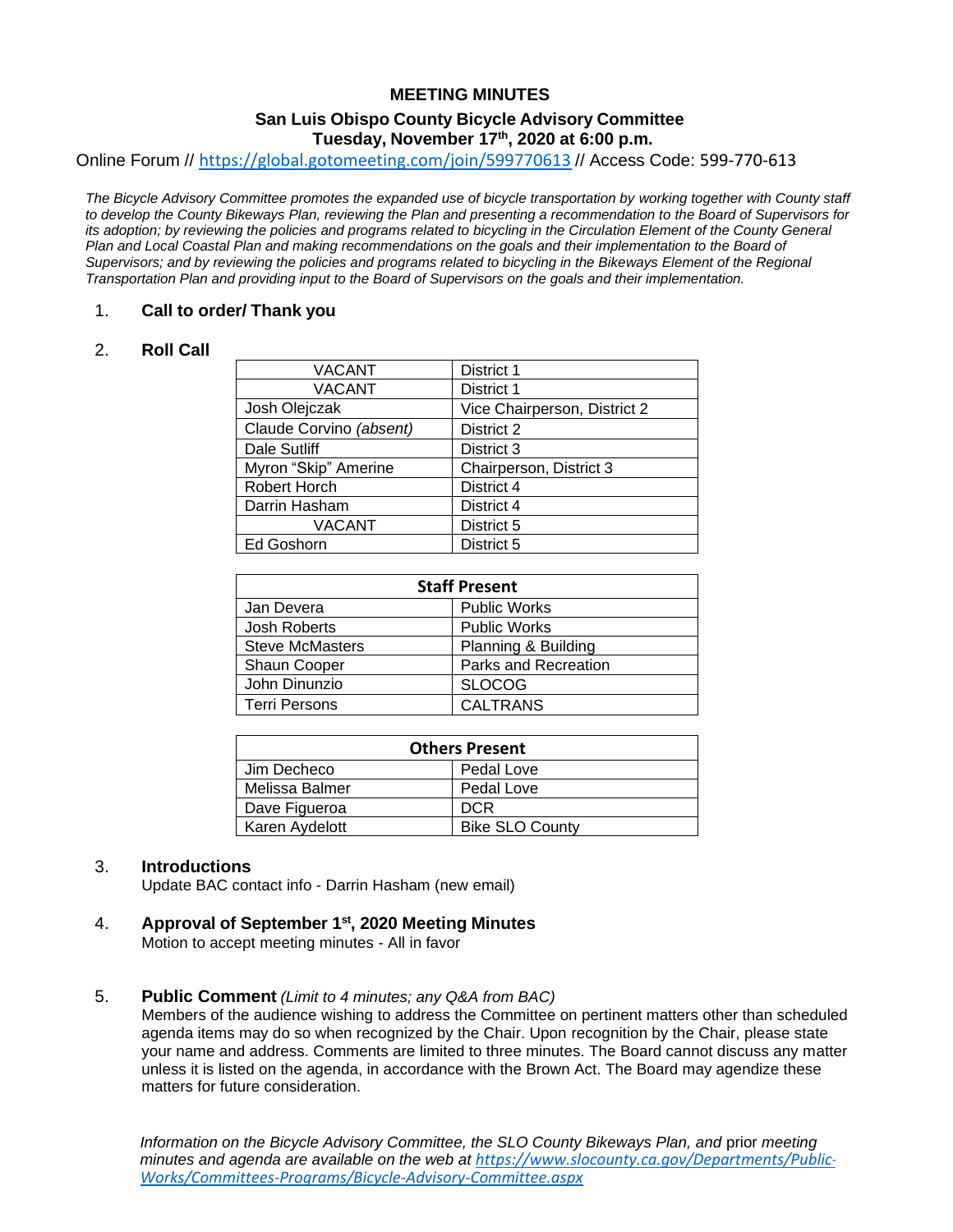Karen Aydelott, Bike SLO County *(Due to connectivity issues, the following email correspondence was provided after the meeting)* 

"First, I am an avid cyclist who is an amputee because I was struck by a distracted driver in Pasadena. And I was a close friend of Bridget Dawson. In my opinion as beautiful and attractive as our county is, it is not a safe place to ride. We have so few protected bikeways. LOVR is an example of that. I ride it frequently as do many other cyclists and in spite of COVID the traffic has greatly increased back to pre-COVID numbers and the speeds are often well above speed limits.

I believe that Robert Conlon's brutal accident and the loss of his leg should at the minimum serve as a wake up call. I believe that rumble strips on LOVR would be an excellent step toward dramatically increasing the safety of that busy road for cyclists.

Thank you for your consideration"

Due to impacts felt by the COVID19 pandemic, all future BAC meetings will be held virtually until further notice. If you are unable to attend the virtual meeting, please visit the County BAC website to submit your public comments in advance directly to the BAC secretary: [https://www.slocounty.ca.gov/Departments/Public-Works/Committees-Programs/Bicycle-Advisory-](https://www.slocounty.ca.gov/Departments/Public-Works/Committees-Programs/Bicycle-Advisory-Committee.aspx)[Committee.aspx](https://www.slocounty.ca.gov/Departments/Public-Works/Committees-Programs/Bicycle-Advisory-Committee.aspx)

- 6. **Committee/Staff Reports** *(5 min. max., agendize longer items)*
	- I. County Public Works *(Jan Devera) - Deferred to project updates*
	- II. CHP *(None present)*
	- III. Caltrans *(Terri Persons)* "Share the Road" and bicycle signage have been ordered and will be installed near the Toro Creek Bridge (Northbound highway 1 at Toro Creek) once they arrive. Signage is to inform bicyclists they can ride on the bridge. The delay is due to high demand in new signage due to fires burning other existing signage throughout the state.
	- IV. Air Pollution Control District *(None present)*
	- V. County Parks (*Sean Cooper)* Bob Jones Trail Project (between Octagon Barn and Ontario Road staging area) submitted ATP grant application. Request was for \$18 million to construct 4.5 mile section. Currently waiting to hear back, application results likely to arrive early 2021. SLOCOG also waiting to hear back from SB1 grant application which included Bob Jones Project. Project is currently at 30% construction docs with Wallace Group. They are finishing up hydrology study and coordinating with Caltrans to vet ROW issues. Morro Bay to Cayucos connector project, between Cloisters and Studio Drive (beachside West of HWY 1), recently acquired Chevron property. Anticipating \$6 million for construction.
	- VI. SLOCOG *(John Dinunzio)* Regrettably SLOCOG was notified on September 16th, 2020 that the California Transportation Commission (CTC) did not select the entire project to fund the Bob Jones Trail. As a result, this pot of money is off the table. Currently looking towards ATP Cycle 5 application. David Figueroa (DCR) and Melissa Balmer (Pedal Love) briefly introduced themselves and commented on their individual roles with the draft 2021 Regional ATP.
	- VII. County Planning *(Steve McMasters)* No updates at this time. The BAC has provided community comments on several projects throughout this year. Those project-specific comments were summarized and provided as part of the initial notices sent to respective review agencies. Members of the community can track each individual project through the review process to determine if their interests are addressed.
	- VIII. BAC Chairperson *(Skip Amerine) –* Currently 3 vacancies on the BAC committee roster. Two are in District 1 and the third is in District 5. Another vacancy anticipated in District 3 (Dale's position)

*Information on the Bicycle Advisory Committee, the SLO County Bikeways Plan, and* prior *meeting minutes and agenda are available on the web at [https://www.slocounty.ca.gov/Departments/Public-](https://www.slocounty.ca.gov/Departments/Public-Works/Committees-Programs/Bicycle-Advisory-Committee.aspx)[Works/Committees-Programs/Bicycle-Advisory-Committee.aspx](https://www.slocounty.ca.gov/Departments/Public-Works/Committees-Programs/Bicycle-Advisory-Committee.aspx)*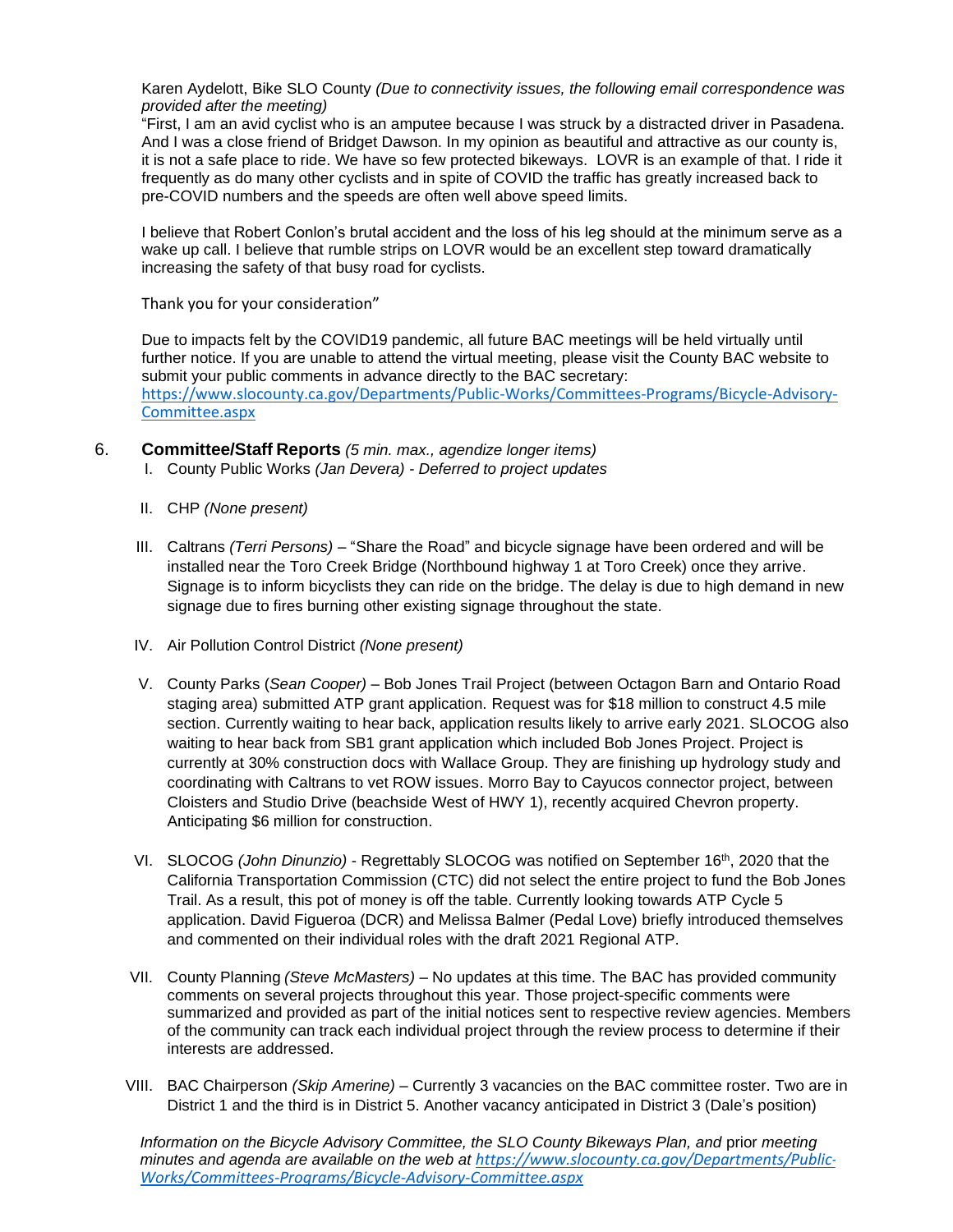# *7.* **Presentations** *(10-20min max)*

None

#### 8. **BAC Business & Discussion**

- A. Show of Appreciation for Dale Sutliff 9 years of service to the BAC *(Skip Amerine)*
- B. Discussion Implementation of edge line rumble stripes on County maintained portion of Los Osos Valley Road, between Pecho Road to SLO City Limits *(Jan Devera)*

The BAC committee is requesting edge line rumble strips along this stretch of Los Osos Valley Road. There was a recent collision on October 7<sup>th</sup>, 2020 in which a woman veered into a bicyclist (Robert Conlon) which resulted in one of his legs being amputated.

Public Works does not currently have a policy for placement of edge-line rumble strips. The department will discuss a variety of countermeasures over the next year or so, in conjunction with MUTCD requirements, and the BAC's comments would be appreciated. Once a policy is formulated, Public Works will conduct informed decisions on the application and installation of this specific countermeasure.

As a reminder, edge-line rumble strips are considered road improvements. These improvements will need to compete for funding alongside other road improvements that the County would pursue for future implementation.

In addition, Caltrans provided comment on the rumble strip project along 227, 41, and highway 1. The project includes both centerline and edge line rumble strips at specific locations. Project will commence sometime in 2021 and mumble strips are also being considered based on new/additional direction on installation and implementation of edge-line rumble strips. Also, there is consideration for installing linear gaps along the rumble strips to assist with bicycle transitions.

- C. Discussion Updating Bikeways Priority List in 2021 *(Skip Amerine)* Sometime during 2021, the BAC Committee Chair would like to update the ranking of the projects of the Bikeways Priority List. (Specific area of concern is Buckley Corridor project)
- D. Review & adoption of proposed 2021 BAC meeting dates: (All meetings to commence at 6pm)
	- February 9<sup>th</sup>
	- $\bullet$  May 11<sup>th</sup>
	- September 14th
	- November 9<sup>th</sup>

Motion to Approve - Darrin Hasham approved, Robert Horch second, all in favor.

# 9. **Project Updates**

- Atascadero/Templeton Connector (*Jan Devera)*
	- The project is moving forward with NEPA, CEQA and is fully funded by ATP. Revised MND available for 30-day comment hopefully soon. County Parks provided the following at the previous September 2020 meeting: *"Templeton to Atascadero connector is currently fully funded. The route has been modified to go between existing railroad tracks (approved by CA Transportation Commission) and a time extension has been approved for the redesign of the route."*
- Avila Beach Drive at US 101 Interchange Project (*Jan Devera)* There are currently no new updates. Public Works provided the following at the previous September 2020 meeting: *"Funding procured for conceptual design up to full final design. 60% plans to be provided sometime next year (2021). Construction funding yet to be procured."*

*Information on the Bicycle Advisory Committee, the SLO County Bikeways Plan, and* prior *meeting minutes and agenda are available on the web at [https://www.slocounty.ca.gov/Departments/Public-](https://www.slocounty.ca.gov/Departments/Public-Works/Committees-Programs/Bicycle-Advisory-Committee.aspx)[Works/Committees-Programs/Bicycle-Advisory-Committee.aspx](https://www.slocounty.ca.gov/Departments/Public-Works/Committees-Programs/Bicycle-Advisory-Committee.aspx)*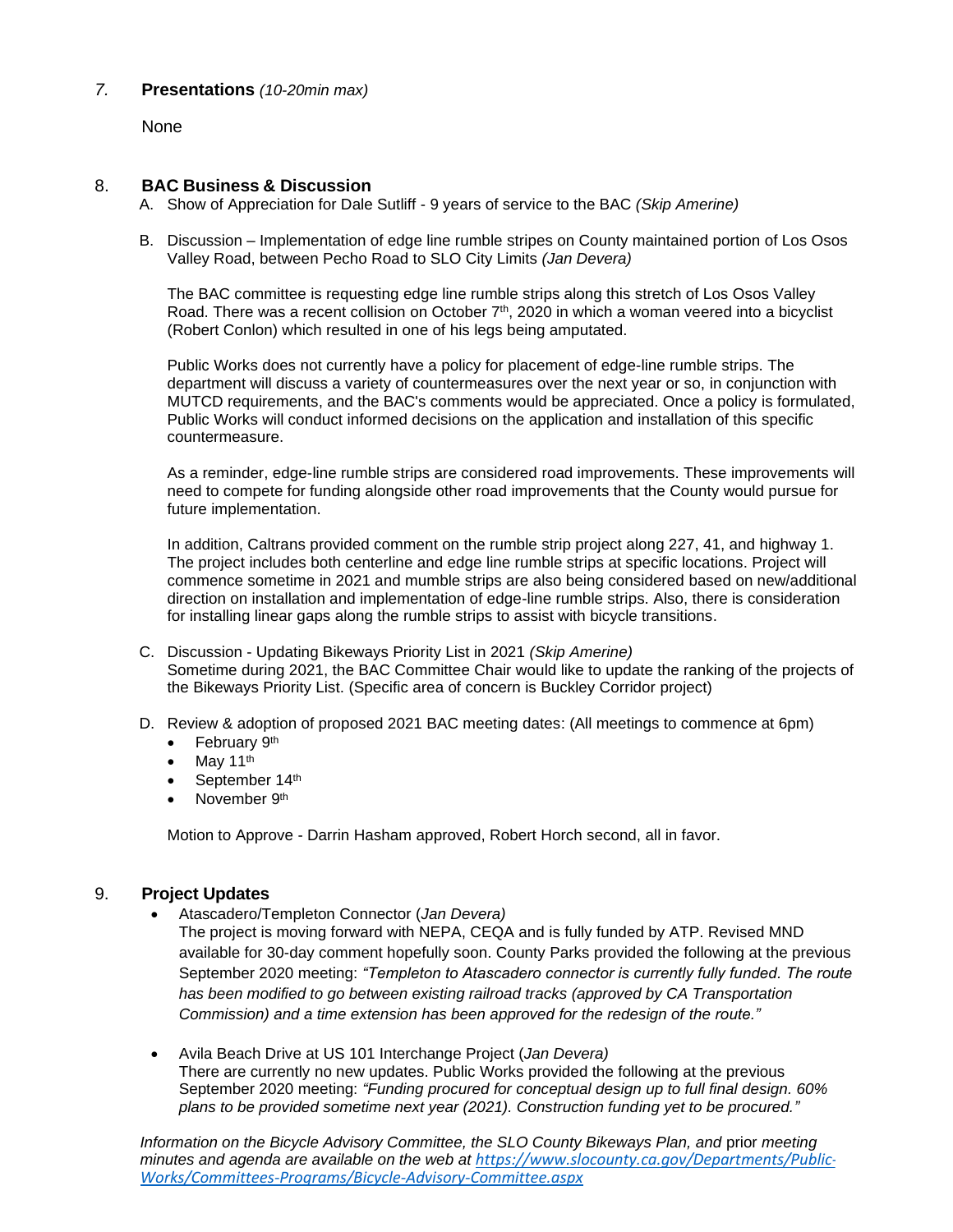• Hwy 1 bridges at Toro Creek and Old Creek *(Terri Persons)*

Both Toro and Old Creek bridge projects (05-0L721 and 0L722, respectively) were delayed due to R/W utility conflicts. Both projects were set to advertise this past June and move into construction by the end of this year.

- o Toro Creek construction contract to be awarded Spring 2021
	- Median cross over detour will not begin until Spring 2022 (Gap in time due to limited construction window - ie. bird nesting, tree removal and dry creek season)
- $\circ$  Old Creek construction contract to be awarded Fall 2021 (At the earliest)
	- An additional traffic detour will be available (same as the one used during the Cayucos CAPM project) This detour will go near the Cayucos Cemetery and then rejoin SR-1 on the north side of Cayucos.
- o Both bridge projects will have similar cross sections
	- Shoulders will be widened 5ft inside and 10ft outside
	- Traffic detours for both will have 5ft inside and 8ft outside shoulders
- Proposed Buckley Road Corridor Plan (*Jan Devera)*

The project is on holding pending collection of updated traffic data at South Higuera Street and Hwy 227. Initiation of the corridor plan would require current/near-term and future traffic data. The planned intersection improvements to Buckley at 227 and South Higuera may significantly impact near-term traffic data and the resulting corridor improvements. Therefore in order to provide a more realistic traffic forecasts and design plans, the corridor plans will commence once the new South Higuera intersection is operational and a steady-state traffic study for Buckley Road is completed at this future intersection as well as the existing intersection at Hwy 227.

• Prefumo Canyon Road and Turri Road Repairs (*Jan Devera)* The County is conducting slope repairs from October 12th Through mid-November on Prefumo Canyon Road and the road will temporarily have one-way traffic at MP 3.5 outside the SLO City limits. Turri Road will receive similar repairs sometime later this month, weather permitting.

# 10. **Future Agenda Items**

Agenda items to be submitted to chair and secretary at least two (2) weeks before scheduled meeting. Agenda Item requests to include desired recommendation and discussion as well as any other items to be included in the staff report.

- A. Updating the Bikeways Priorities list
- B. Hwy 227 Roundabouts
- C. Edna Valley & Price Canyon Anza Trail Project
- D. Input on Rural Development Safety Analysis Policy (Resolution 2008-152)
- E. Review and Updated (as needed) to Committee Bylaws

Robert Horch motioned to adjourn, Josh Olejczak second, all in favor.

# 11. **Adjourn - Next meeting – February 9th, 2021**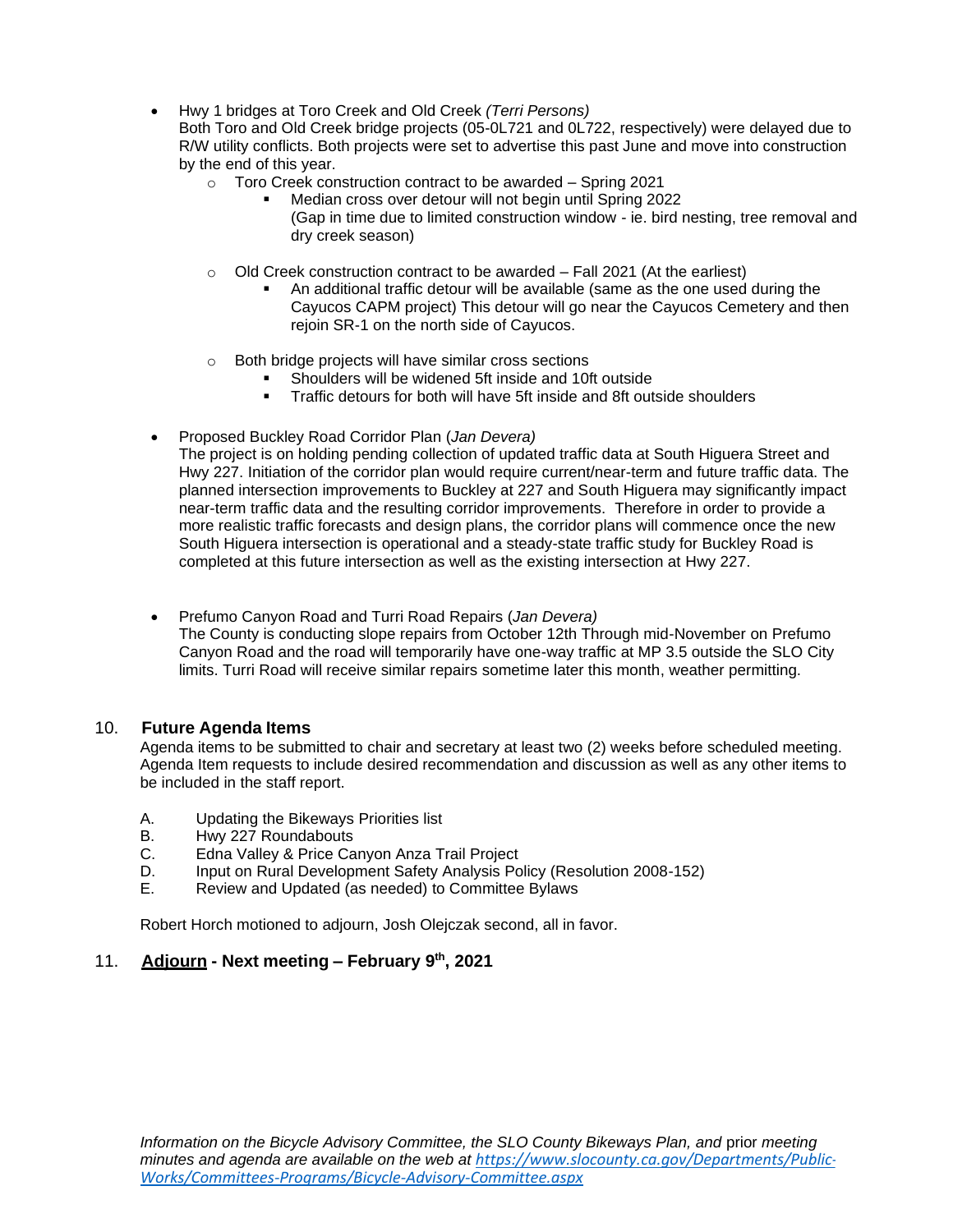# *State Routes 1, 41, 227 Rumble Strip Project*







*EDGE-LINE RUMBLE STRIP* 

# **LOCATION**

Various locations on State Routes 1, 41 & 227

# **DESCRIPTION**

This project proposes to install ground-in, center-line rumble strips on State Routes 1, 41, and 227. Edge-line rumble strips will also be placed on SR 227. No shoulder or edge-line rumble strips will be placed where there is less than 5 feet of paved shoulder to the right of the rumble strip.

# **PURPOSE**

Reduce the number and severity of roadway departure collisions.

#### **NEED**

The designated highway segments have experienced run-off-the road collisions as identified in the Federal Highway Administration's California Roadway Departure Safety Implementation Program.

# **BUILD ALTERNATIVE**

The project will install centerline rumble strips only on State Routes 1 and 41 as shown on the location maps (back side). State Route 227 will have centerline rumble strips from Price Canyon Road to Buckley Road, and edge-line in two sections:

- Patchett Road to just 0.4 miles north of Patchett Road
- 0.3 miles south of Corbett Canyon Road to Buckley Road

Edge-line rumble strips will feature long gaps every 60 feet along State Route 227*.* During the project's Plans, Specifications and Estimates (PSE) phase, rumble strip installations will be analyzed for potential use of sinusoidal noise-reducing (mumble strip) or shoulder rumble strip (offset from edge-line stripe) where appropriate.

# **ESTIMATED CONSTRUCTION COST**

\$2.4 million – State Highway Operation and Protection Program (SHOPP) funding

# **ESTIMATED CONSTRUCTION SCHEDULE**

Start – Summer 2021 Completed – Spring 2022

#### **California Department of Transportation**

*Monterey – San Benito – San Luis Obispo – Santa Barbara – Santa Cruz* **District 5, Higuera Street, San Luis Obispo, California 93401 District 5 Public Information Office (805) 549-3318 [www.dot.ca.gov/dist05](http://www.dot.ca.gov/dist05) email: [Info-d5@dot.ca.gov](mailto:Info-d5@dot.ca.gov)**

**December 2019**

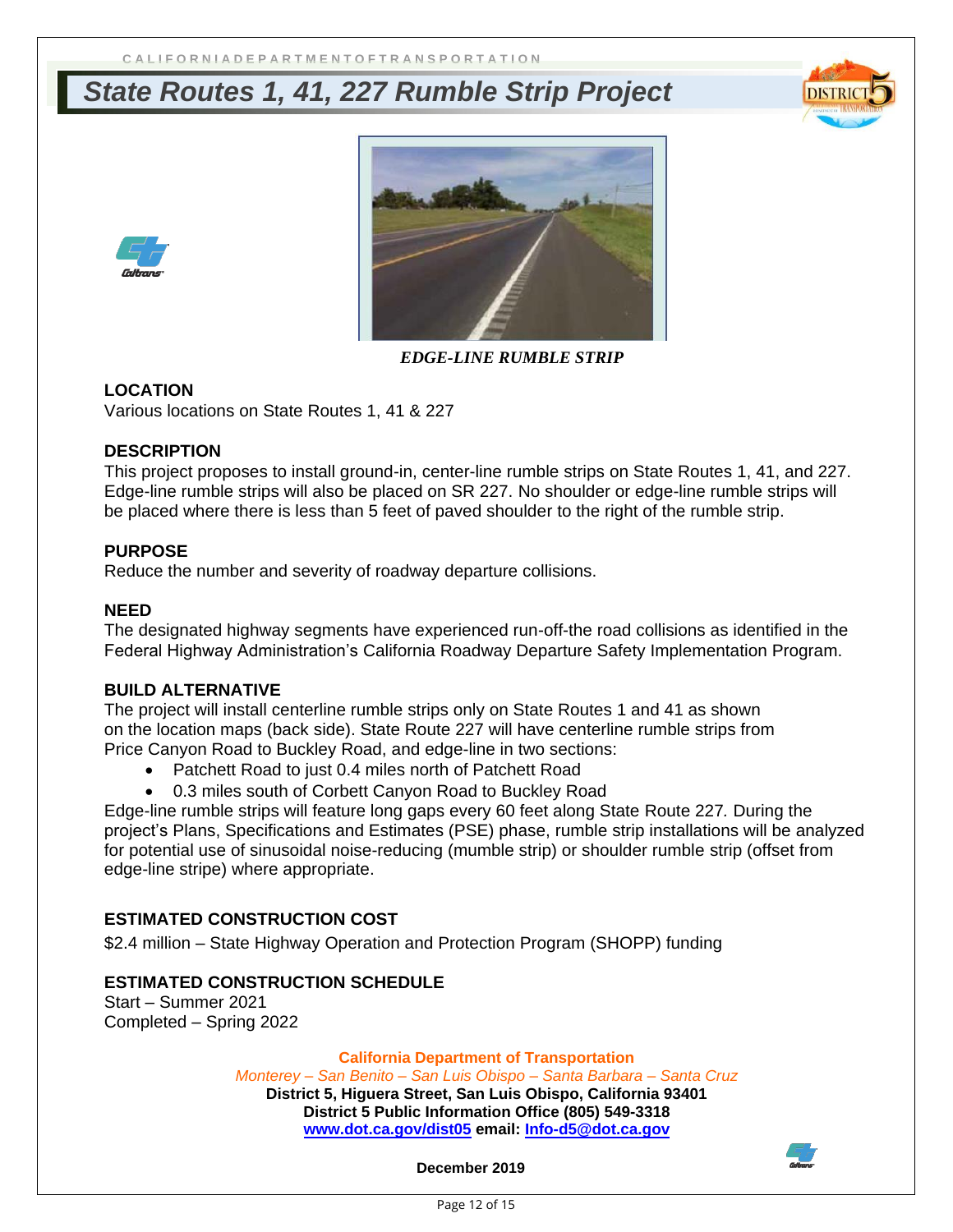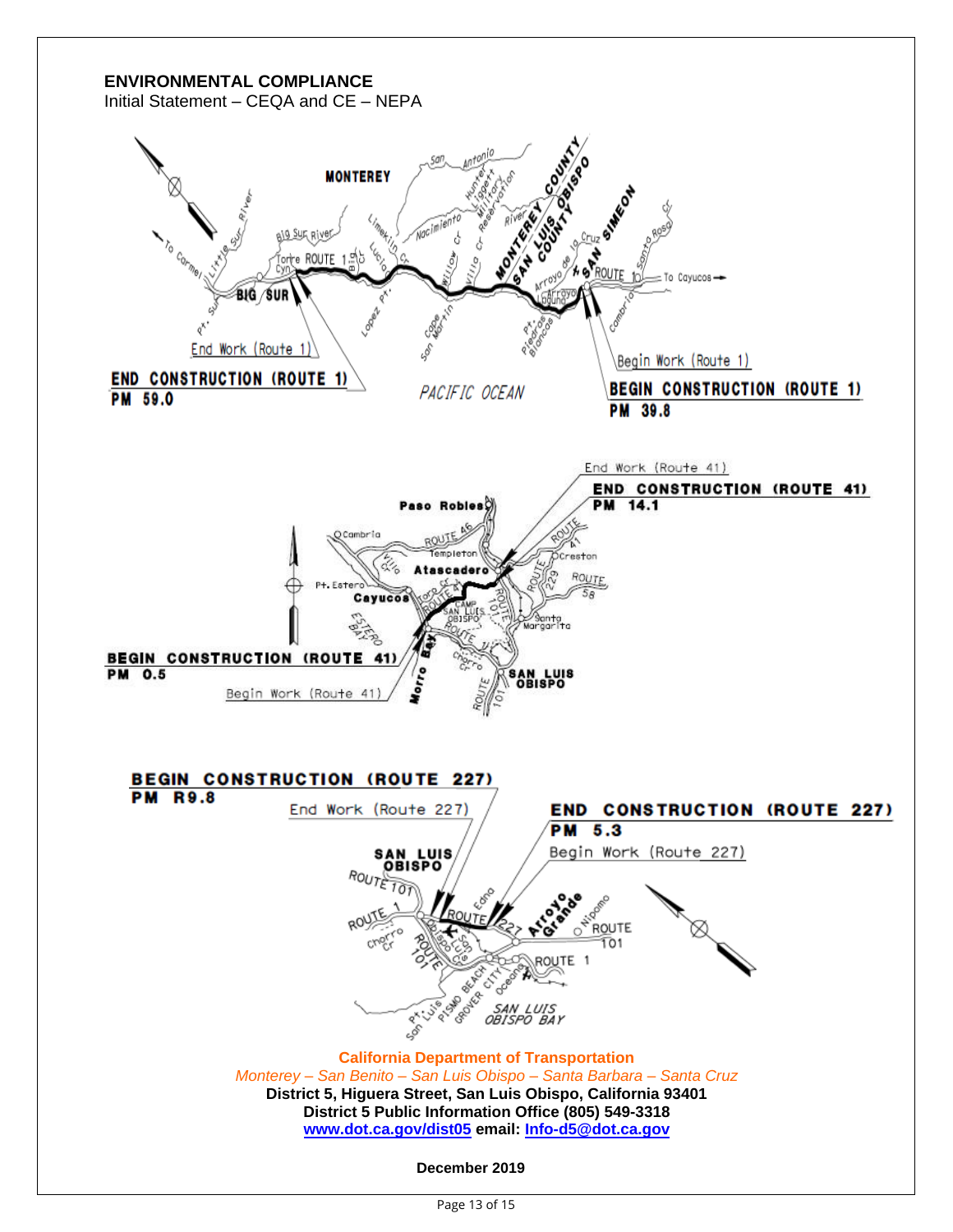As discussed this morning, both Toro and Old Creek bridge replacement projects, 05-0L721 and 0L722, respectively, were delayed due to R/W utility conflicts. Both projects were set to RTL this past June and begin construction at the end of this year.

Toro Creek is now estimated to have the construction contract awarded in spring 2021, though the work for the median cross over detour would not begin until spring of 2022. The reason for the gap in time is due to limited construction windows of bird nesting and tree removals and then later the dry creek season from June  $1 -$  October  $1<sup>st</sup>$  of any year.

Old Creek is estimated to have the construction contract awarded in Fall 2021 at the soonest.

For both bridge projects, cross sections are typical for both bridges:

The shoulders on the structures are being widened to 10' outside shoulders (highlighted in yellow below) and 5' inside shoulders (circled in fuchsia below).

Traffic detours for both bridges will have an 8' wide outside shoulder and 5' inside shoulder during construction as shown below.